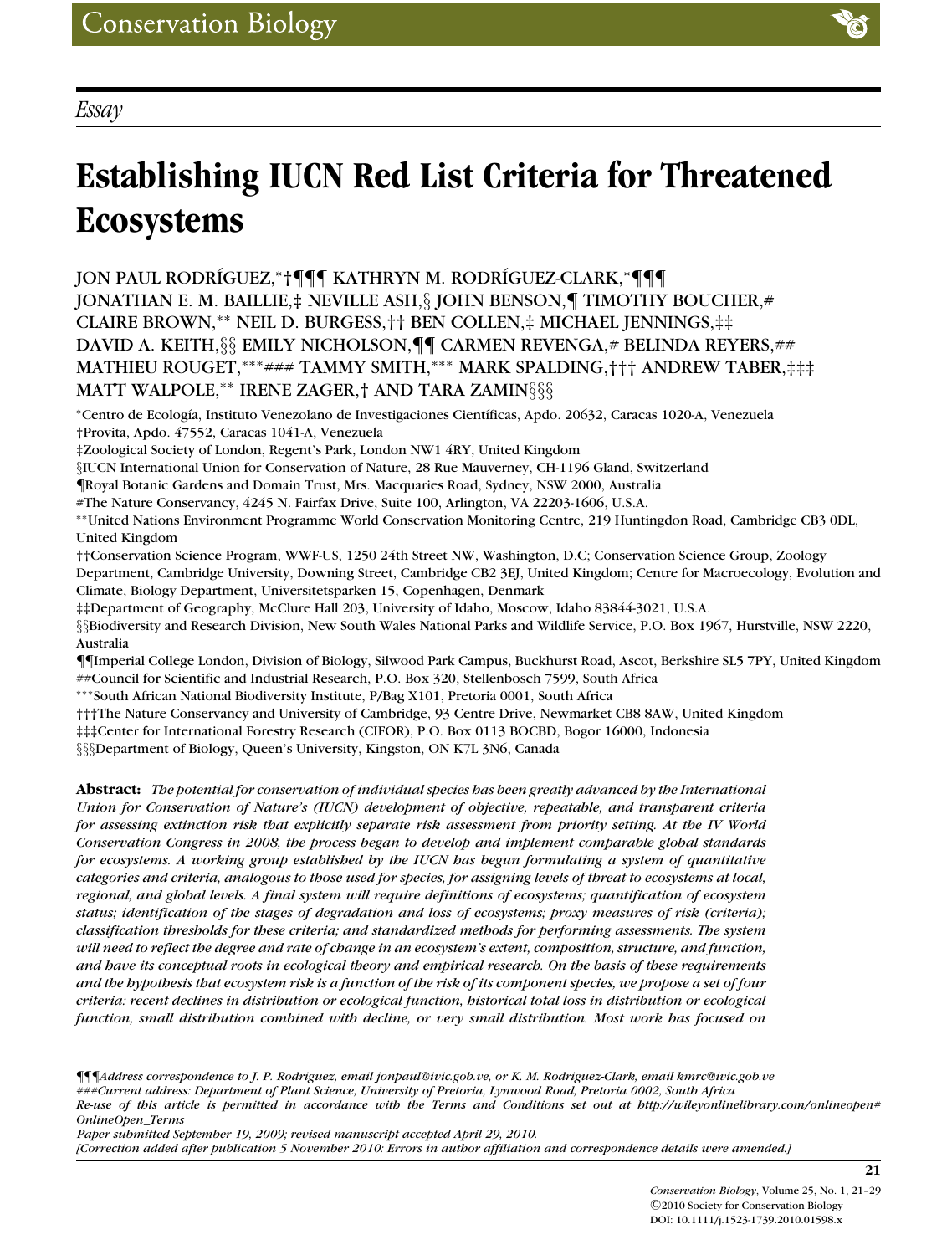*terrestrial ecosystems, but comparable thresholds and criteria for freshwater and marine ecosystems are also needed. These are the first steps in an international consultation process that will lead to a unified proposal to be presented at the next World Conservation Congress in 2012.*

**Keywords:** ecosystem threat status, endangered ecosystems, IUCN categories and criteria, IUCN Red List, threatened ecosystems.

Establecimiento de Criterios para la Lista Roja de UICN de Ecosistemas Amenazados

**Resumen:** *El potencial para la conservacion de muchas especies ha avanzado enormemente porque la ´ Union Internacional para la Conservaci ´ on de la Naturaleza (UICN) ha desarrollado criterios objetivos, ´ repetibles y transparentes para evaluar el riesgo de extinción que explícitamente separa la evaluación de riesgo de la definicion de prioridades. En el IV Congreso Mundial de Conservaci ´ on en 2008, el proceso ´ comenzo a desarrollar e implementar est ´ andares globales comparables para ecosistemas. Un grupo de tra- ´ bajo establecido por la UICN ha formulado un sistema inicial de categor´ıas y criterios cuantitativos, analogos ´ a los utilizados para especies, para asignar niveles de amenaza a ecosistemas a niveles local, regional y global. Un sistema final requerira de definiciones de ecosistemas; cuantificaci ´ on del estatus de ecosistemas; identifi- ´ cacion de las etapas de degradaci ´ on y p ´ ´erdida de los ecosistemas; medidas de riesgo (criterios) alternativas; umbrales de clasificacion para esos criterios y m ´ ´etodos estandarizados para la realizacion de evaluaciones. ´ El sistema debera reflejar el nivel y tasa de cambio en la extensi ´ on, composici ´ on, estructura y funcionamiento ´ de un ecosistema, y tener sus ra´ıces conceptuales en la teor´ıa ecologica y la investigaci ´ on emp ´ ´ırica. Sobre la base de esos requerimientos y la hipótesis de que el riesgo del ecosistema es una función del riesgo de las especies que lo componen, proponemos un conjunto de 4 criterios: declinaciones recientes en la distribucion o ´ funcionamiento ecologica, p ´ ´erdida total historica en la distribuci ´ on o funcionamiento ecol ´ ogico, distribuci ´ on´ pequena combinada con declinaci ˜ on, o distribuci ´ on muy peque ´ na. La mayor parte del trabajo se ha concen- ˜ trado en ecosistemas terrestres, pero tambi´en se requieren umbrales y criterios comparables para ecosistemas dulceacu´ıcolas y marinos. Estos son los primeros pasos de un proceso de consulta internacional que llevara´ a una propuesta unificada que sera presentada en el pr ´ oximo Congreso Mundial de Conservaci ´ on en 2012. ´*

Palabras Clave: categorías y criterios IUCN, ecosistemas amenazados, ecosistemas en peligro, estatus de amenaza a ecosistemas, Lista Roja de la UICN

#### **Introduction**

In the last 50 years, humans have altered the world's ecosystems more than during any other time span in history. Twenty to seventy percent of the area of 11 of the 13 terrestrial biomes evaluated in the Millennium Ecosystem Assessment (2005*a*) has been converted to human use. Although informed and effective policy may slow land conversion (Watson 2005), there is no consistent, widely accepted scientific framework for tracking the status of Earth's ecosystems and identifying those with a high probability of loss or degradation (Nicholson et al. 2009). Recognizing this gap, the fourth IUCN (International Union for Conservation of Nature) World Conservation Congress launched a process to develop criteria for assessing the status of and establishing a global red list of ecosystems (IV World Conservation Congress 2008). We use the term *ecosystem* as an assemblage of organisms that occur together in space and time and interact with each other and their physical environment (Odum 1971). The IUCN uses quantitative and qualitative criteria to classify species by their probability of extinction (i.e., extinction risk) and to guide policy and interventions at all levels (IUCN 2010*a*). Furthermore, the IUCN's criteria are the basis for some of the Convention on Biological Diversity's indicators (CBD 2003, 2010) and indices of biological diversity (Butchart et al. 2004, 2007), which are being used to track progress toward international conservation targets (Millennium Development Goals 2009; Walpole et al. 2009). At national scales, species red lists inform policy and action in more than 100 countries and provide ample data for other conservation applications (IUCN 2010*a*; Zamin et al. 2010).

Ecosystem red lists have the potential to complement the policy successes of species red lists in several ways. Ecosystems may more effectively represent biological diversity as a whole than do individual species (Noss 1996; Cowling et al. 2004), especially given the taxonomic bias of the current IUCN Red List (Vié et al. 2009; Stuart et al. 2010). Moreover, they include fundamental abiotic components that are only indirectly included in species assessments (e.g., riverine ecosystems; Beechie et al. 2010). Declines in ecosystem status may also be more apparent than extirpations or extinctions of individual species; society often perceives loss of biological diversity in terms of loss of benefits such as clean water, food, timber, and fuel (Millennium Ecosystem Assessment 2005*a*). Ecosystem-level assessments may also be less time consuming than species-by-species assessments. Despite concerted efforts, by 2010 the status of only 47,978 of the world's 1,740,330 known species (<3%) had been evaluated for potential inclusion on the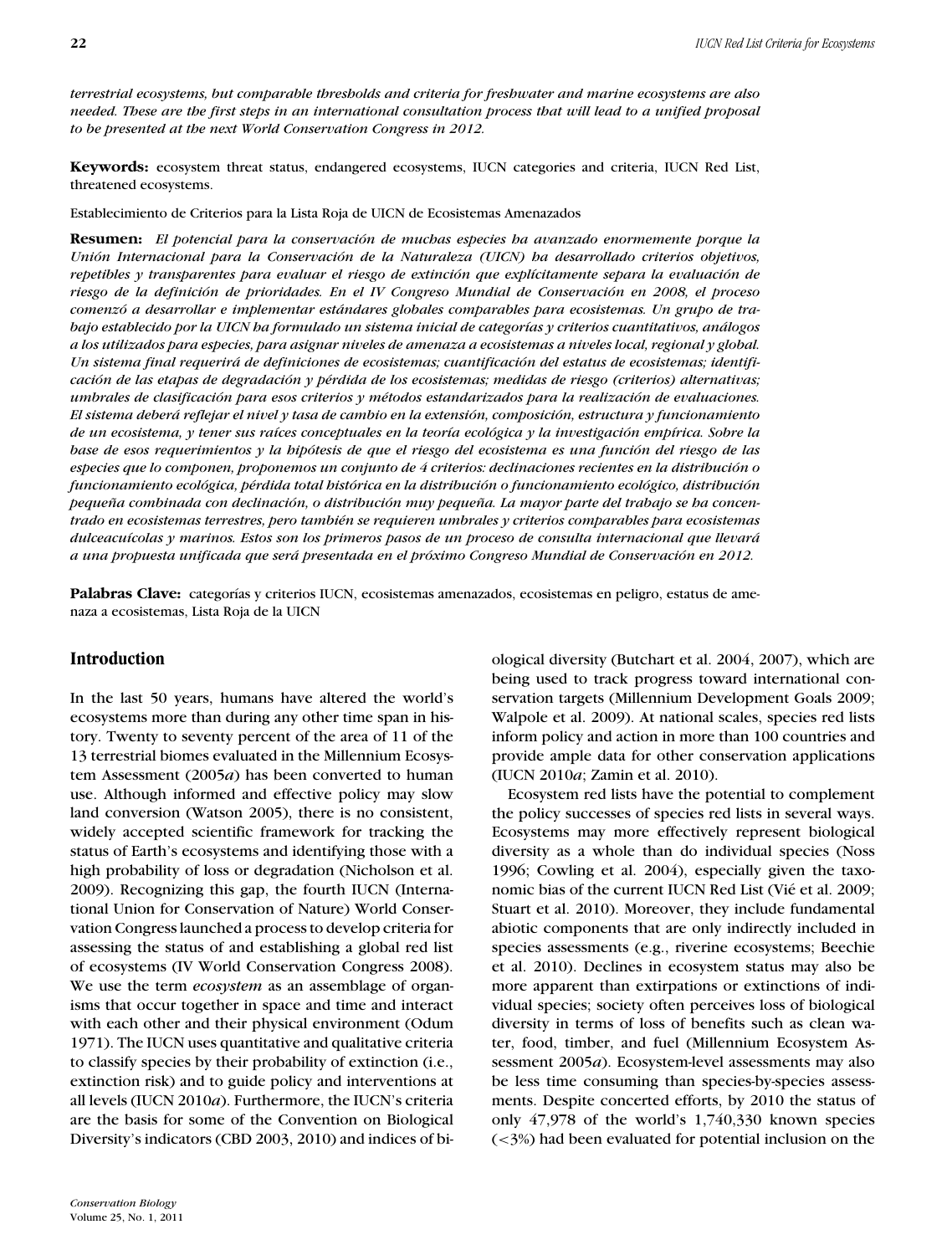IUCN Red List (IUCN 2010*a*). Furthermore, red lists of ecosystems may suggest areas in which extirpations are likely to result from extinction debt in response to loss and fragmentation of species' habitats (Terborgh 1974; Terborgh et al. 1997; Tilman et al. 1994) because decline in the extent and status of an ecosystem may precede the loss of its species. When used in tandem with species red lists, ecosystem red lists could provide the most informative indicator to date of the status of other elements of biological and abiotic diversity.

Our objective here is to initiate a global consultation on the development of categories and criteria for a red list of ecosystems that is based on the best available science and draws from the experiences of the IUCN (2010*a*). Key challenges must be addressed to develop robust methods to assess the probability that the status of ecosystems has declined or will decline. These challenges include defining ecosystems and the spatial units appropriate for assessment and determining a set of thresholds within criteria, thresholds such as amount of decline in geographical distribution or degree of degradation that must be reached in order to qualify for a corresponding category (e.g., endangered, vulnerable). The criteria and thresholds need to be broad enough to encompass many different types of ecosystem classifications, and yet specific enough to allow their application to geographical extents relevant to conservation decision making. We ask scientists with relevant expertise to join us in building a scientifically sound, credible, and objective system for assessing the level of threat to ecosystems worldwide of elimination or degradation.

## **Characteristics of an Ideal System for Assessing Ecosystem Status**

Several protocols for assessing ecosystem status have been applied already, and they provide a base on which to build a global standard (Nicholson et al. 2009). In Australia, as a result of a continuing national assessment of "ecological communities," by 2008 40 communities had been listed as threatened under federal law, and many more have been listed by states (Department of Environment and Conservation of New South Wales 2009; Department of Environment and Conservation of Western Australia 2009). Similarly, the South African National Environmental Management: Biodiversity Act (DEAT 2004) resulted in the identification of over 200 threatened ecosystems (Reyers et al. 2007; SANBI & DEAT 2009). Analogous assessment frameworks have been proposed for European countries (Austria, Paal 1998; Essl et al. 2002; Raunio et al. 2008), the Americas (Faber-Langendoen et al. 2007), and other regions (Nicholson et al. 2009).

To integrate these initiatives for assessing ecosystem status into a single global system, a shared vision of the goal is essential. We envision that a unified system for assessing ecosystem status will be based on criteria that are transparent, objective, and scientifically sound, and thresholds that are associated with different levels of risk of elimination and loss of function, are easily quantified and monitored, and facilitate comparisons among ecosystems. The criteria must be applicable to terrestrial, marine, and freshwater systems at multiple spatial extents (local to global) and resolutions (fine to coarse) and to data from diverse sources, both historical and current. Like the IUCN Red List criteria for species, a global set of criteria for ecosystems must be easily understood by policy makers and the public. Additionally it should be made explicit that risk assessments are just one component of conservation priority setting and thus should be consistent with the species-based approach for red lists.

#### **Major Scientific Challenges**

To achieve this vision, multiple scientific challenges must be met, starting with a definition of the basic ecosystem units to be assessed. Classical definitions of *ecosystem* (e.g., Whittaker 1975) and those used in the Convention on Biological Diversity include both biotic and abiotic components that interact "as a functional unit" (CBD 1992). Under this definition ecosystems occupy a defined geographic area and can be nested within other, larger ecosystems, with the largest ecosystem of all being the biosphere. Following a principal division by abiotic factors (terrestrial, freshwater, marine), most authorities, for example, recognize 15 terrestrial biomes (e.g., tundra, boreal forests, temperate grasslands) (Millennium Ecosystem Assessment 2005*a*). Ecoregions are subdivisions of biomes defined by the biogeographic patterns of their biota (Olson et al. 2001). Most units of practical interest for evaluation, however, may occur at extents smaller than biomes and ecoregions. For example, the terrestrial ecosystems of the conterminous United States are defined by internally consistent characteristics of species composition, vegetation structure, climate, and landform (Sayre et al. 2009). Similar groupings of ecosystems are applicable to freshwater and marine systems (Spalding et al. 2007; Abell et al. 2008).

In some cases, a focus on biological components may be essential for assessing the risk that ecosystems are degraded or ultimately eliminated. For example, in terrestrial ecosystems not threatened by mining or other activities likely to produce changes in abiotic factors, this focus is likely to result in the use of *ecosystem* as a generic term for *ecological communities* or for sets of relatively distinct assemblages of species that co-occur in space and time in association with particular abiotic features (Christensen et al. 1996; McPeek & Miller 1996; Jennings et al. 2009; Keith 2009; Master et al. 2009). For many terrestrial ecosystems, as well as some aquatic ones, landcover classification may be the most practical approach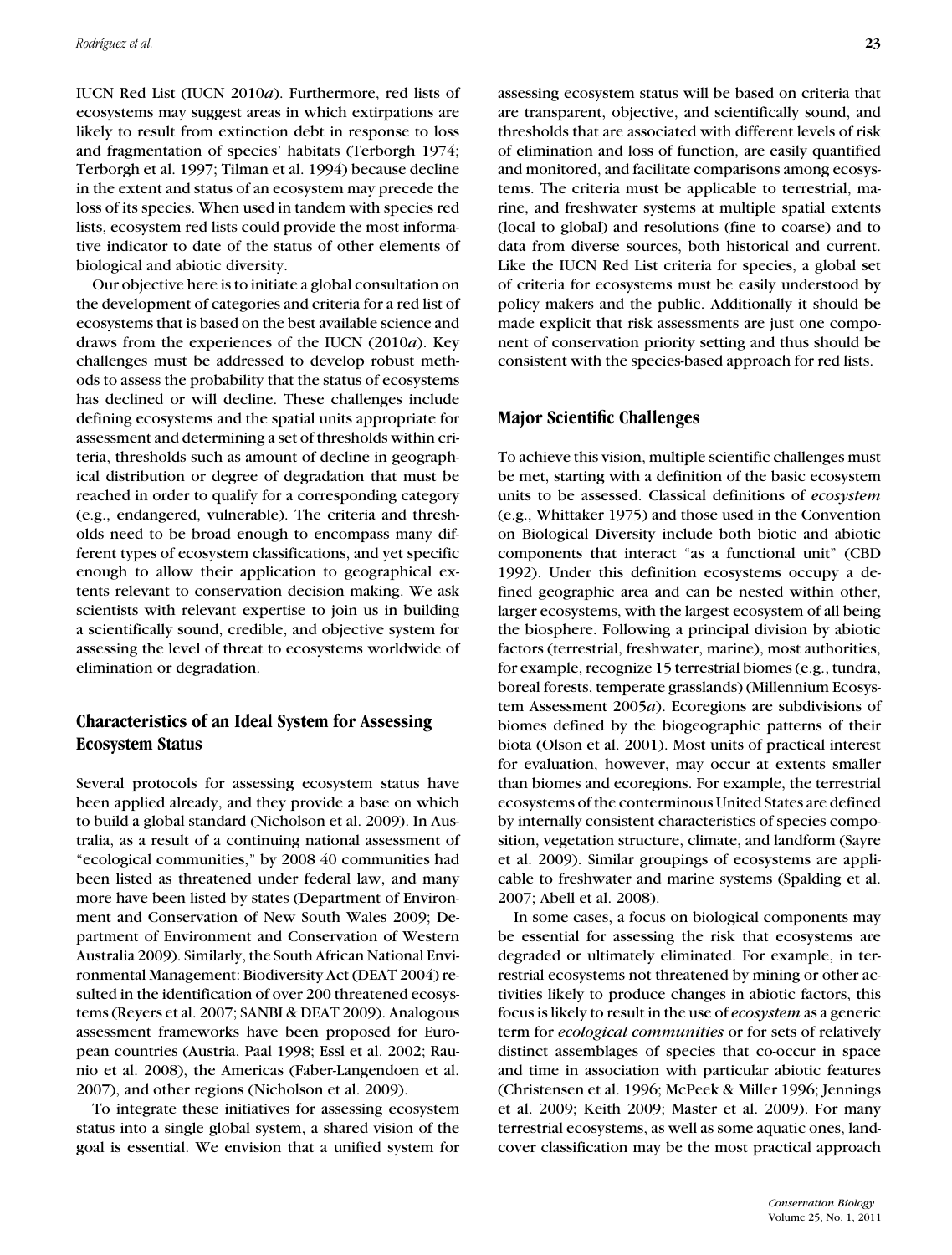for delineating units for assessment (e.g., Benson 2006; Rodríguez et al. 2007). In some freshwater (Sowa et al. 2007) and most pelagic and deepwater marine systems (Roff & Taylor 2000), the delineation of assessment units may rely more heavily on abiotic features. For example, freshwater systems could be examined following a hierarchical riverine classification system (Sowa et al. 2007), whereas deepwater marine systems could be categorized by geophysical variables such as depth, slope, and substrate (Roff & Taylor 2000). To construct useful units for ecosystem assessment, the selection of variables should be informed by empirically demonstrated relations with species composition. Because a unified worldwide delimitation of ecosystems is unlikely to occur in the near future (Rodwell et al. 1995; Scholes et al. 2008) and because conservation policy is developed and applied at multiple scales (Watson 2005), we believe the focus must remain on developing criteria for status assessment that are applicable to diverse ecosystem classifications.

Delimiting ecosystems is complex, but defining threat levels for ecosystems and determining the trajectory toward their loss may be even more so. As composite entities, ecosystems may be considered "eliminated" when only one key component (such as top predators or keystone pollinators) is lost or, at the other extreme, when the last biotic element is lost. We believe the scientific community needs to focus on developing a pragmatic, standardized approach intermediate between these extremes (i.e., Rodríguez et al. 2007). Elimination will usually be a gradual process; losses of species and ecosystem functions will lag behind declines in loss of area (Lindenmayer & Fischer 2006). Aquatic systems present challenges because ecosystem conversion and loss of function may be widespread but not easily detectable (Millennium Ecosystem Assessment 2005*b*; Nel et al. 2007). The assessment system must reflect changes over policyrelevant time scales (e.g., years to a century); thus, critical signposts need to be developed that indicate status and threats en route to ecosystem elimination, just as have been developed for species (Mace et al. 2008; Keith 2009).

Because direct measurement of the level of threat to ecosystems and species is costly and difficult, assessments need to use surrogate measures of risk, or "criteria" (Mace et al. 2008), that are related to risk consistently across a range of ecosystem types. As in the case of species red lists (IUCN 2010*a*), ecosystems should be assessed relative to all criteria but need to meet only one criterion for listing under a "threatened" category (Fig. 1). A logical starting point for these criteria in ecosystems, already incorporated into many existing ecosystemassessment protocols, is the IUCN Red List for Threatened Species (IUCN 2010*a*; Table 1). Because ecosystems in part are composed of species, criteria that apply to species may partly apply to ecosystems. Furthermore, the present system for assessing species is based on well-



*Figure 1. The process of ecosystem-extinction risk assessment. Ecosystem data on one or more quantitative proxy risk indicators (criteria) are evaluated against thresholds to assign a threat category (critically endangered [CR], endangered [EN], or vulnerable [VU]) to the ecosystem*.

established scientific theory and empirical results and has been tested extensively (Mace et al. 2008). Criteria for assessing ecosystems should therefore be consistent with those for species, but may need to be adapted to accommodate relevant ecosystem theory (e.g., Scheffer et al. 2001).

In the case of species, assessment criteria are derived from estimates of geographical distribution, abundance, and their temporal trends (IUCN 2001; Mace et al. 2008). Thus, the process of ecosystem assessment could begin by estimating an ecosystem's geographical distribution and degree of degradation and temporal trends in these variables (Table 1; Fig. 1). In terrestrial systems, temporal trends in the distribution of land cover have been proposed and applied as criteria for assessing the status of some types of ecosystems (Benson 2006; Reyers et al. 2007; Rodríguez et al. 2007). For example, the Cape Flats Sand Fynbos, in southwestern South Africa, is listed as critically endangered because the expansion of Cape Town has resulted in a reduction of over 84% of the original extent of the ecosystem (Reyers et al. 2007; SANBI & DEAT 2009). Methods for extrapolating the historical distributions of ecosystems continue to be developed and improved (e.g., Rhemtulla et al. 2009; Morgan et al. 2010) and will undoubtedly aid the application of distributionbased criteria.

Nevertheless, the abundance and trend-based criteria used presently for species assessments may lose meaning in the context of ecosystems (which do not simply consist of "individuals") because in ecosystems changes in spatial extent represent the endpoint of processes such as structural conversion and functional decline. Therefore, additional criteria are needed to standardize reliable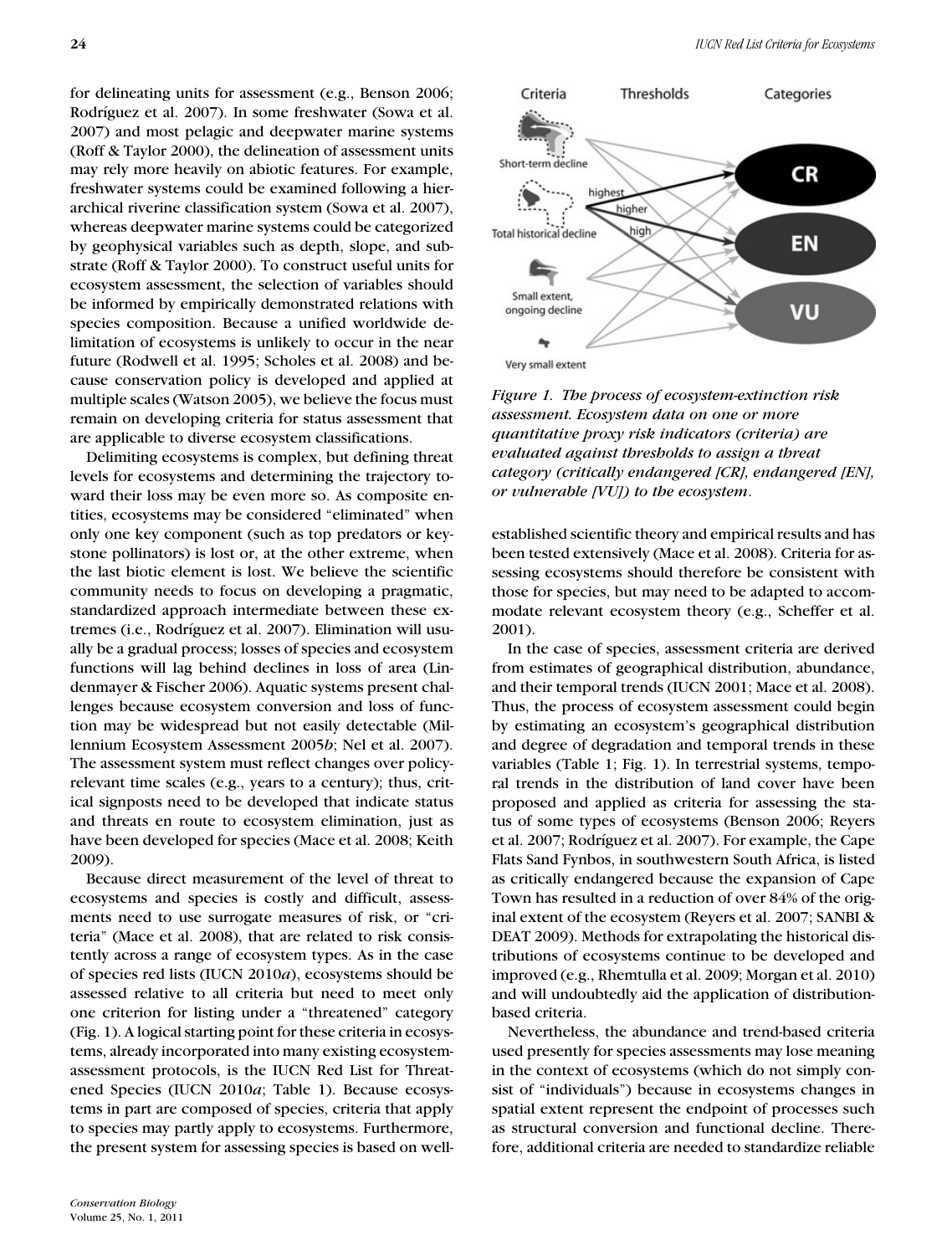# **Table 1. Possible categories and criteria for use in developing a red list of ecosystems***<sup>a</sup>***.**

| Criterion                                                                                                                                                    | <i>Subcriterion</i>                                                                                                                               | <i>Status</i> <sup>b</sup> |
|--------------------------------------------------------------------------------------------------------------------------------------------------------------|---------------------------------------------------------------------------------------------------------------------------------------------------|----------------------------|
| A: Short-term decline (in distribution<br>or ecological function) on the basis<br>of any subcriterion                                                        | 1. observed, estimated, inferred or suspected decline in distribution of<br>$\geq$ 80%,<br>$\geq 50\%$ , or<br>$>30\%$<br>over the last 50 years  | <b>CR</b><br>EN<br>VU      |
|                                                                                                                                                              | 2. projected or suspected decline in distribution of<br>$\geq$ 80%,<br>$\geq 50\%$ , or                                                           | <b>CR</b><br>EN            |
|                                                                                                                                                              | $>30\%$<br>within the next 50 years                                                                                                               | VU                         |
|                                                                                                                                                              | 3. observed, estimated, inferred, projected, or suspected<br>decline in distribution of                                                           |                            |
|                                                                                                                                                              | $>80\%$ ,<br>$\geq 50\%$ , or                                                                                                                     | <b>CR</b><br>EN            |
|                                                                                                                                                              | $>30\%$<br>over any 50-year period, where the period must include both the past and the<br>future                                                 | VU                         |
|                                                                                                                                                              | 4. relative to a reference state appropriate to the ecosystem, a reduction or<br>likely reduction of ecological function that is                  |                            |
|                                                                                                                                                              | (a) very severe, in at least one major ecological process, throughout $\geq 80\%$<br>of its extant distribution within the last or next 50 years; | <b>CR</b>                  |
|                                                                                                                                                              | (b1) very severe, throughout $\geq$ 50% of its distribution within the last or next<br>50 years;                                                  | EN                         |
|                                                                                                                                                              | (b2) severe, in at least one major ecological process, throughout $\geq 80\%$ of its<br>distribution within the last or next 50 years;            | EN                         |
|                                                                                                                                                              | (c1) very severe, in at least one major ecological process, throughout $\geq$ 30%<br>of its distribution within the last or next 50 years;        | VU                         |
|                                                                                                                                                              | (c2) severe, in at least one major ecological process, throughout $\geq$ 50% of its<br>distribution within the last or next 50 years.             | VU                         |
|                                                                                                                                                              | (c3) moderately severe, in at least one major ecological process, throughout<br>$\geq$ 80% of its distribution within the last or next 50 years   | VU                         |
| B: Historical decline (in distribution or<br>ecological function) on the basis of<br>either subcriterion 1 or 2                                              | 1. estimated, inferred, or suspected decline in distribution of<br>$\geq 90\%$ ,                                                                  | <b>CR</b>                  |
|                                                                                                                                                              | $\geq$ 70%, or                                                                                                                                    | EN                         |
|                                                                                                                                                              | $> 50\%$<br>in the last 500 years                                                                                                                 | VU                         |
|                                                                                                                                                              | 2. relative to a reference state appropriate to the ecosystem, a very severe<br>reduction in at least one major ecological function over          |                            |
|                                                                                                                                                              | $\geq$ 90%,<br>$\geq$ 70%, or                                                                                                                     | CR<br>EN                   |
|                                                                                                                                                              | $>50\%$<br>of its distribution in the last 500 years                                                                                              | VU                         |
|                                                                                                                                                              | 1. extent of occurrence $c$ estimated to be                                                                                                       |                            |
| C: Small current distribution and<br>decline (in distribution or ecological<br>function) or very few locations on<br>the basis of either subcriterion 1 or 2 | $\leq$ 100 km <sup>2</sup> ,                                                                                                                      | <b>CR</b>                  |
|                                                                                                                                                              | ≤5,000 km <sup>2</sup> , or<br>$\leq$ 20,000 km <sup>2</sup>                                                                                      | EN<br>VU                   |
|                                                                                                                                                              | and at least one of the following:<br>(a) observed, estimated, inferred, or suspected continuing decline in                                       |                            |
|                                                                                                                                                              | distribution,<br>(b) observed, estimated, inferred, or suspected severe reduction in at least                                                     |                            |
|                                                                                                                                                              | one major ecological process,<br>(c) ecosystem exists at                                                                                          |                            |
|                                                                                                                                                              | only one location,                                                                                                                                | <b>CR</b>                  |
|                                                                                                                                                              | 5 or fewer locations, or<br>10 or fewer locations.                                                                                                | EN<br>VU                   |
|                                                                                                                                                              | <b>or</b>                                                                                                                                         |                            |
|                                                                                                                                                              | 2. area of occupancy $c$ estimated to be                                                                                                          |                            |
|                                                                                                                                                              | $\leq$ 10 km <sup>2</sup> ,<br>$\leq$ 500 km <sup>2</sup> , or                                                                                    | CR<br>EN                   |
|                                                                                                                                                              |                                                                                                                                                   |                            |

*continued*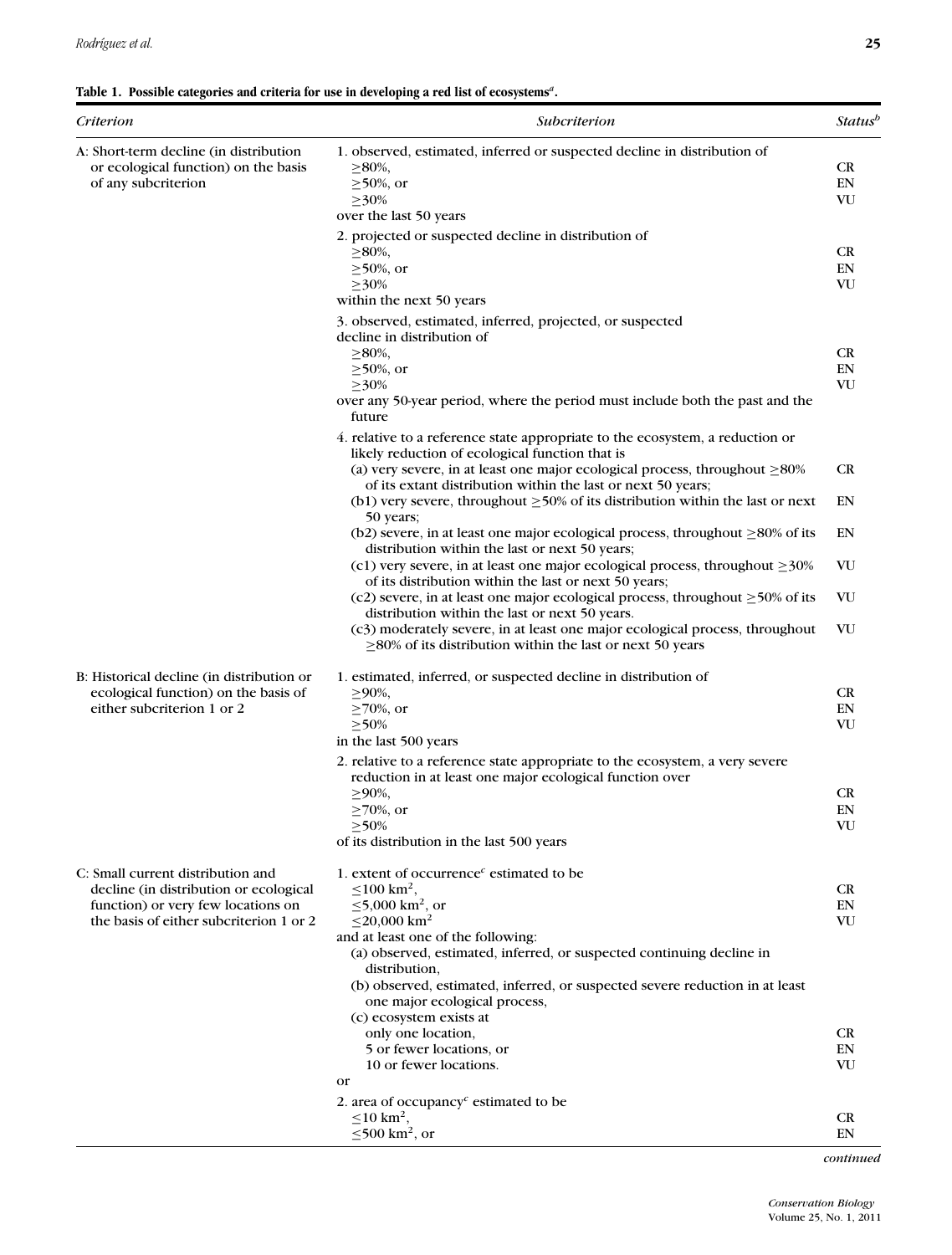#### **Table 1 (continued).**

| Criterion                           | <b>Subcriterion</b>                                                                                            | <i>Status</i> <sup>b</sup> |
|-------------------------------------|----------------------------------------------------------------------------------------------------------------|----------------------------|
|                                     | $\rm {\leq}2000~km^2$                                                                                          | VU                         |
|                                     | and at least one of the following:                                                                             |                            |
|                                     | (a) observed, estimated, inferred, or suspected continuing decline in<br>distribution,                         |                            |
|                                     | (b) observed, estimated, inferred, or suspected severe reduction in at least<br>one major ecological process,  |                            |
|                                     | (c) ecosystem exists at                                                                                        |                            |
|                                     | only one location,                                                                                             | <b>CR</b>                  |
|                                     | 5 or fewer locations, or                                                                                       | EN                         |
|                                     | 10 or fewer locations                                                                                          | VU                         |
| D: Very small current distribution, | $\leq$ 5 km <sup>2</sup> .                                                                                     | CR                         |
| estimated to be                     | $\leq 50$ km <sup>2</sup> , or                                                                                 | EN                         |
|                                     | $\leq 100$ km <sup>2</sup> .                                                                                   | VU                         |
|                                     | and serious plausible threats, but not necessarily evidence of past or current<br>decline in area or function. |                            |

*aBased on the IUCN Red List (IUCN 2001) and other systems proposed to date (Nicholson et al. 2009).*

*bAbbreviations: CR, critically endangered; EN, endangered; VU, vulnerable.*

*cSee IUCN (2001, 2010b) for guidelines on measuring extent of occurrence and area of occupancy. [Correction added after publication 5 November 2010: Errors in the second column of Criterion D were amended.]*

measures of ecological function (Table 1) for which threats may be assessed in at least three dimensions: immediacy, scope, and severity (Master et al. 2009). For example, clear-cutting a forest may represent functional loss that is immediate, widespread, and severe, and may lead to irreversible changes in ecosystem composition, structure, and function, including regime shifts and permanent declines in geographical distribution of the ecosystem (Scheffer et al. 2001).

In this context, indicators of functional loss may include specific measures of threat (e.g., increases in the proportion of invasive species or pollutant levels), measures of structure (e.g., changes in species richness, trophic configuration, or guild diversity or status of particular keystone species, such as seed dispersers or pollinators), or measures of function (e.g., changes in nutrient cycling, trophic complexity, energy flows, biomass accumulation, or patterns of water flow) (Nel et al. 2007; Nicholson et al. 2009). For example, in New South Wales, Artesian Mound Springs is listed as an endangered ecological community because its artesian aquifers have been largely depleted, not because its geographical extent has been changed (Benson et al. 2006; New South Wales Government 2009).

Integrating the challenges and existing research outlined above, then, our proposed system combines measures of geographical distribution, ecological function, and their temporal trends over short and long periods in a manner analogous to the assessment of species for the IUCN Red List and results in four criteria (Table 1): rate of recent decline (in distribution or function); total historical decline (in distribution or function); limited current distribution with ongoing decline (in distribution or function); and very limited distribution without ongoing decline.

*Conservation Biology* Volume 25, No. 1, 2011

Once criteria have been resolved, a further task will be quantifying thresholds for each criterion that reflect different levels of risk (i.e., vulnerable, endangered, critically endangered; Fig. 1) across ecosystem types and spatial scales. Again, these thresholds may be based on IUCN Red List thresholds for species, but must accommodate relevant ecosystem theory (Table 1). Species-area relations, for example, may inform the definition of thresholds for criteria on the basis of changes in geographical distribution, as has been done in South Africa (Desmet & Cowling 2004; Reyers et al. 2007) and other regions (Nicholson et al. 2009). These and other basic ecological principles from island biogeography and metapopulation theory allowed the assessment of threats to tropical dry forests in Venezuela. This assessment applied thresholds in land-cover loss and the rate of change in land cover across multiple spatial scales (Rodríguez et al. 2008). Although the theoretical basis of extrapolating species-area relations to risk assessment has been questioned (Ibáñez et al. 2006), these examples demonstrate the type of theoretically grounded approach that may produce robust thresholds for assessing risks to ecosystems at multiple scales. Developing thresholds for loss of ecological function may require more complex criteria to reflect variation in immediacy, scope, and severity (Master et al. 2009), such that severe, widely distributed, and ongoing loss of function leads to assignments to the highest levels of threat (Table 1). For example, an ecosystem would be considered critically endangered if it were to experience a severe decline in function over a large portion of its distribution  $(>80%)$  and the threatening process was ongoing or expected to commence in the near term (Table 1). Lower risk levels, such as "endangered," could be assigned if the decline in function was equally severe, but the extent was less.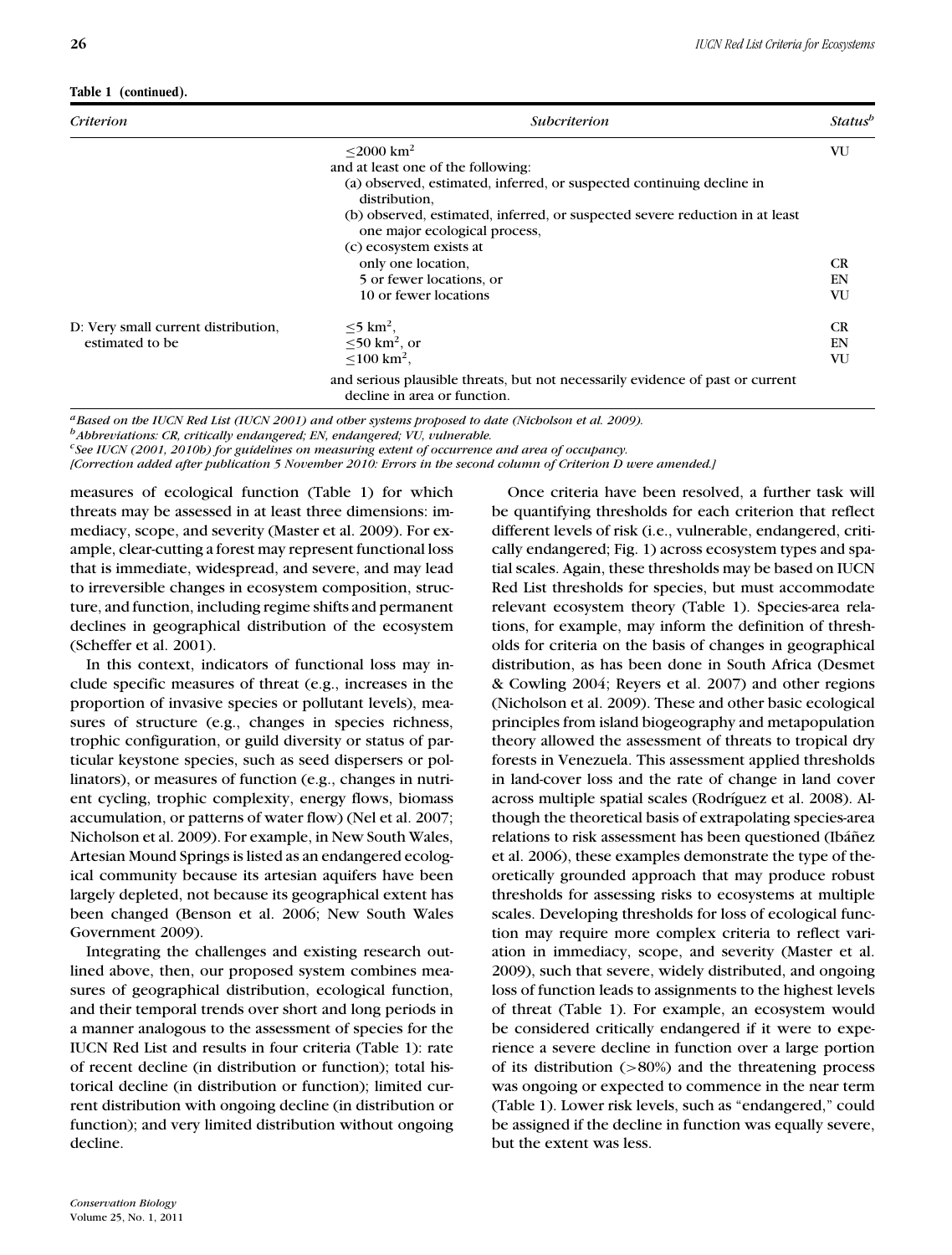# **Next Steps in Establishing Criteria for Red Listing of Ecosystems**

By presenting preliminary, relatively simple criteria and thresholds (Table 1; Fig. 1), we do not imply that arriving at a final, unified system for assessment of ecosystem risk will be easy; in addition to the conceptual challenges, there are methodological and logistical issues to confront. For example, what is the best method for measuring the geographical distribution of an ecosystem? Or, how does one precisely define a location? The IUCN produces periodically updated, detailed guidelines for addressing these methodological questions in reference to species (IUCN 2010*b*). We expect that the development of analogous guidelines for ecosystems will be a major component of the consultation process that will take place over the next few years.

Nearly 15 years passed between the initial development of criteria for the IUCN Red List of Threatened Species and their official adoption (Mace et al. 2008). To minimize delay in the adoption of such criteria for ecosystems, it will be crucial to formulate a unified proposal for criteria and thresholds and make this proposal available online in scientific and popular venues. Protocols will need to be tested in a broad set of institutional contexts, geographical regions, and ecosystem types, and the protocols will need to be useful at local and global scales. The institutional capacity of IUCN and other participating organizations will need strengthening to implement such a global assessment of ecosystem risk.

It is important to differentiate ecosystem risk assessment—a scientific, technical activity—from priority setting, a fundamentally societal, value-laden activity (Possingham et al. 2002; Lamoreux et al. 2003; Miller et al. 2006; Mace et al. 2008). As species red lists have demonstrated, transparent, objective, and scientifically based assessments are prerequisites for sound policy and planning (Mace et al. 2008). To ensure the scientifically credible application of criteria in red listing of ecosystems, case studies are needed to show how risk assessments can inform priority-setting efforts.

Although the scientific and logistical challenges to developing criteria for an ecosystem red list are substantial, we believe the time is right to do so. Current opportunities include ongoing assessments at local and global scales, a strong IUCN mandate from governments and the conservation community, public concern worldwide about ecosystems and human dependence on them, a rich experience with the species red-listing process, and continuing and massive improvements in data collection and computing power. What remains is to engage the world's conservation and ecosystem scientists in this task.

#### **Acknowledgments**

We are grateful to R. Akçakaya, E. Fleishman, S. Gergel, and anonymous reviewers for their constructive comments on previous versions of this paper. V. Abreu, P. Comer, J. de Queiroz, D. Faber-Langendoen, D. Grossman, C. Josse, A. Lindgaard, and R. Sayre provided excellent feedback during a workshop held at NatureServe headquartes. J.P.R. and I.Z. acknowledge the support of Fondo Nacional de Ciencia, Tecnología e Innovación (Agenda Biodiversidad, Segunda Fase, no. 200001516). B.R., T.S., and M.R. are grateful for the support of the Council for Scientific and Industrial Research and the South African National Biodiversity Institute. Funding for attendance at workshops and other general activities of the working group was provided by the Commission on Ecosystem Management of IUCN, and the UICN Sur office in Quito, Ecuador. Funding for assuring open-access of this article was provided by Instituto Venezolano de Investigaciones Científicas. Translations were kindly provided by Elodie Chene (French), Sekar Palupi (Bahasa Indonesian), Anne-Mette Høeg Andersen (Danish), and Keping Ma and Chun Minli (Chinese). Provita is a local conservation partner of the Ecohealh Alliance, formerly known as Wildlife Trust.

### **Supporting Information**

Translations of this article and abstracts are available as part of the online article (Appendix S1). The authors are responsible for the content and functionality of these materials. Queries (other than absence of the material) should be directed to the corresponding author.

#### **Literature Cited**

- Abell, R., et al. 2008. Freshwater ecoregions of the world: a new map of biogeographic units for freshwater biodiversity conservation. Bio-Science **58:**403–414.
- Beechie, T. J., D. A. Sear, J. D. Olden, G. R. Pess, J. M. Buffington, H. Moir, P. Roni, and M. M. Pollock. 2010. Processed principles for restoring river ecosystems. BioScience **60:**209–222.
- Benson, J. S. 2006. New South Wales Vegetation Classification and Assessment: introduction – the classification, database, assessment of protected areas and threat status of plant communities. Cunninghamia **9:**331–382.
- Benson, J. S., C. Allen, C. Togher, and J. Lemmon. 2006. New South Wales Vegetation Classification and Assessment: part 1. Plant communities of the NSW Western Plains. Cunninghamia **9:**383– 451.
- Butchart, S. H., H. R. Akçakaya, J. Chanson, J. Baillie, B. Collen, S. Quader, W. R. Turner, R. Amin, S. N. Stuart, and C. Hilton-Taylor. 2007. Improvements to the Red List Index. Public Library of Science ONE **2:** DOI:110.1371/journal.pone.0000140.
- Butchart, S. H. M., A. J. Stattersfield, L. Bennun, S. M. Shutes, H. R. Akçakaya, J. E. M. Baillie, S. N. Stuart, C. Hilton-Taylor, and G. M.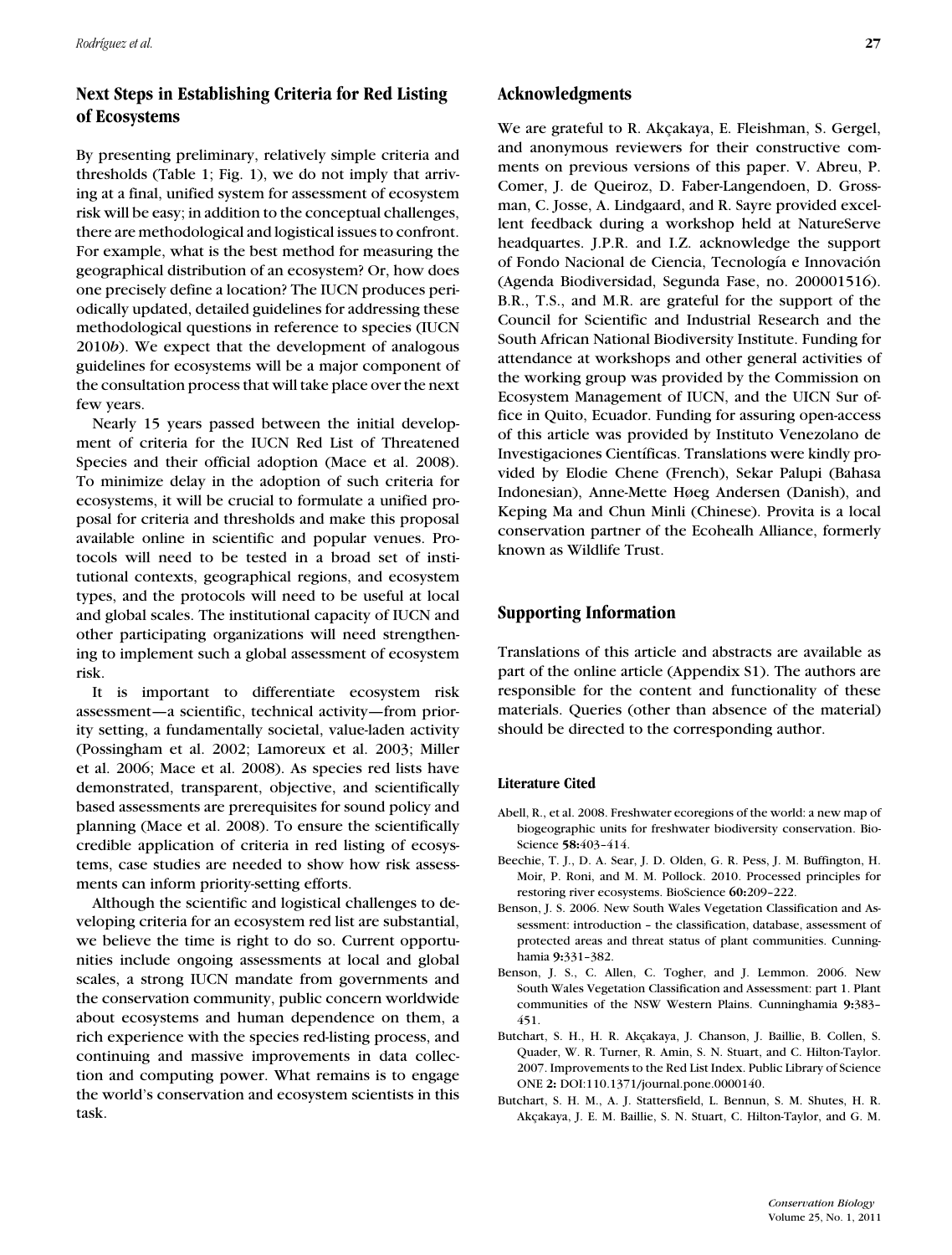Mace. 2004. Measuring global trends in the status of biodiversity: red list indices for birds. Public Library of Science Biology **2:**DOI: 10.1371/journal.pbio.0020383.

- CBD (Convention on Biological Diversity) 1992. Convention on biological diversity. CBD, Montréal.
- CBD (Convention on Biological Diversity) 2003. CBD monitoring and indicators: designing national-level monitoring programmes and indicators. CBD, Montréal.
- CBD (Convention on Biological Diversity) 2010. 2010 biodiversity target indicators. CBD, Montréal. Available from http://www. cbd.int/2010-target/framework/indicators.shtml (accessed March 2010).
- Christensen, N. L., et al. 1996. The report of the Ecological Society of America Committee on the Scientific Basis for Ecosystem Management. Ecological Applications **6:**665–691.
- Cowling, R. M., A. T. Knight, D. P. Faith, S. Ferrier, A. T. Lombard, A. Driver, M. Rouget, K. Maze, and P. G. Desmet. 2004. Nature conservation requires more than a passion for species. Conservation Biology **18:**1674–1676.
- DEAT (Department of Environmental Affairs and Tourism). 2004. The national environmental management: biodiversity act, no. 10. of 2004. DEAT, Pretoria, South Africa. Available from http://www.environment.gov.za (accessed March 2010).
- Department of Environment and Conservation of New South Wales. 2009. Ecological communities. Department of Environment and Conservation of New South Wales, Sydney. Available from http://www.threatenedspecies.environment.nsw.gov.au/ tsprofile/home\_tec.aspx (accessed March 2010).
- Department of Environment and Conservation of Western Australia. 2009. WA's threatened ecological communities. Department of Environment and Conservation of Western Australia, Perth. Available from: http://www.dec.wa.gov.au/managementand-protection/threatened-species/wa-s-threatened-ecologicalcommunities.html (accessed March 2010).
- Desmet, P., and R. Cowling. 2004. Using the species-area relationship to set baseline targets for conservation. Ecology and Society **9:** http://www.ecologyandsociety.org/vol9/iss2/art11.
- Essl, F., G. Egger, and T. Ellmauer 2002. Rote Liste Gefährdeter Biotoptypen Österreichs. Umweltbundesamt GmbH, Vienna.
- Faber-Langendoen, D., L. L. Master, A. Tomaino, K. Snow, R. Bittman, G. A. Hammerson, B. Heidel, J. Nichols, L. Ramsay, and S. Rust 2007. NatureServe conservation status ranking system: procedures for automated rank assignment. NatureServe, Arlington, Virginia.
- Ibáñez, I., J. S. Clark, M. C. Dietze, K. Feeley, M. Hersh, S. LaDeau, A. McBride, N. E. Welch, and M. S. Wolosin. 2006. Predicting biodiversity change: outside the climate envelope, beyond the species-area curve. Ecology **87:**1896–1906.
- IUCN (International Union for Conservation of Nature). 2001. IUCN red list categories and criteria. Version 3.1. IUCN, Species Survival Commission, Gland, Switzerland.
- IUCN (International Union for Conservation of Nature.) 2010*a*. IUCN Red List of threatened species. Version 2010.1. IUCN, Species Survival Commission, Gland, Switzerland. Available from http://www.iucnredlist.org (accessed March 2010).
- IUCN (International Union for Conservation of Nature). 2010*b*. Guidelines for using the IUCN Red List categories and criteria. Version 8.0. Standards and Petitions Subcommittee of the IUCN Species Survival Commission, IUCN, Species Survival Commission, Gland, Switzerland. Available from http://intranet.iucn.org/ webfiles/doc/SSC/RedList/RedListGuidelines.pdf (accessed July 2010).
- IV World Conservation Congress. 2008. Resolution 4.020: quantitative thresholds for categories and criteria of threatened ecosystems. IUCN, Gland, Switzerland. Available from http://www.iucn.org/congress\_08/assembly/policy/ (accessed July 2010).
- Jennings, M. D., D. Faber-Langendoen, O. L. Loucks, R. K. Peet, and D. Roberts. 2009. Standards for associations and alliances of the US National Vegetation Classification. Ecological Monographs **79:**173–199.
- Keith, D. A. 2009. The interpretation, assessment and conservation of ecological communities Ecological Management and Restoration **10:**S3–S15.
- Lamoreux, J., et al. 2003. Value of the IUCN Red List. Trends in Ecology & Evolution **18:**214–215.
- Lindenmayer, D. B., and J. Fischer. 2006. Habitat fragmentation and landscape change. Island Press, Washington, D.C.
- Mace, G. M., N. J. Collar, K. J. Gaston, C. Hilton-Taylor, H. R. Akcakaya, N. Leader-Williams, E. J. Milner-Gulland, and S. N. Stuart. 2008. Quantification of extinction risk: IUCN's system for classifying threatened species. Conservation Biology **22:**1424–1442.
- Master, L., D. Faber-Langendoen, R. Bittman, G. A. Hammerson, B. Heidel, J. Nichols, L. Ramsay, and A. Tomaino 2009. NatureServe conservation status assessments: factors for assessing extinction risk. NatureServe, Arlington, Virginia.
- McPeek, M. A., and T. E. Miller. 1996. Evolutionary biology and community ecology. Ecology **77:**1319–1320.
- Millennium Development Goals. 2009. Goal 7: Ensure environmental sustainability. United Nations, New York. Available from http://www.un.org/millenniumgoals/environ.shtml (accessed March 2010).
- Millennium Ecosystem Assessment. 2005*a*. Ecosystems and human wellbeing: synthesis. Island Press, Washington, D.C.
- Millennium Ecosystem Assessment 2005*b*. Ecosystems and human wellbeing: wetlands and water: synthesis. World Resources Institute, Washington, D.C.
- Miller, R. M., et al. 2006. Extinction risk and conservation priorities. Science **313:**441–441.
- Morgan, J. L., S. E. Gergel, and N. C. Coops. 2010. Aerial photography: a rapidly evolving tool for ecological management. BioScience **60:**47–59.
- Nel, J. L., D. J. Roux, G. Maree, C. J. Kleynhans, J. Moolman, B. Reyers, M. Rouget, and R. M. Cowling. 2007. Rivers in peril inside and outside protected areas: a systematic approach to conservation assessment of river ecosystems. Diversity and Distributions **13:**341– 352.
- New South Wales Government. 2009. Schedules of the Threatened Species Conservation Act. New South Wales Government, Sydney. Available from http://www.environment.nsw.gov.au/committee/ SchedulesThreatenedSpeciesConservationAct.htm (accessed March 2010).
- Nicholson, E., D. A. Keith, and D. S. Wilcove. 2009. Assessing the threat status of ecological communities. Conservation Biology **23:**259–274.
- Noss, R. F. 1996. Ecosystems as conservation targets. Trends in Ecology & Evolution **11:**351.
- Odum, E. P. 1971. Fundamentals of ecology. Saunders, Philadelphia, Pennsylvania.
- Olson, D. M., et al. 2001. Terrestrial ecoregions of the world: a new map of life on Earth. BioScience **51:**933–938.
- Paal, J. 1998. Rare and threatened plant communities of Estonia. Biodiversity and Conservation **7:**1027–1049.
- Possingham, H. P., S. J. Andelman, M. A. Burgman, R. A. Medellín, L. L. Master, and D. A. Keith. 2002. Limits to the use of threatened species lists. Trends in Ecology & Evolution **17:**503– 507.
- Raunio, A., A. Schulman, and T. Kontula 2008. Assessment of threatened habitat types in Finland (SY8/2008 Suomen luontotyyppien uhanalaisuus). Finnish Environment Institute, Helsinki.
- Reyers, B., M. Rouget, Z. Jonas, R. M. Cowling, A. Driver, K. Maze, and P. Desmet. 2007. Developing products for conservation decisionmaking: lessons from a spatial biodiversity assessment for South Africa. Diversity and Distributions **13:**608–619.